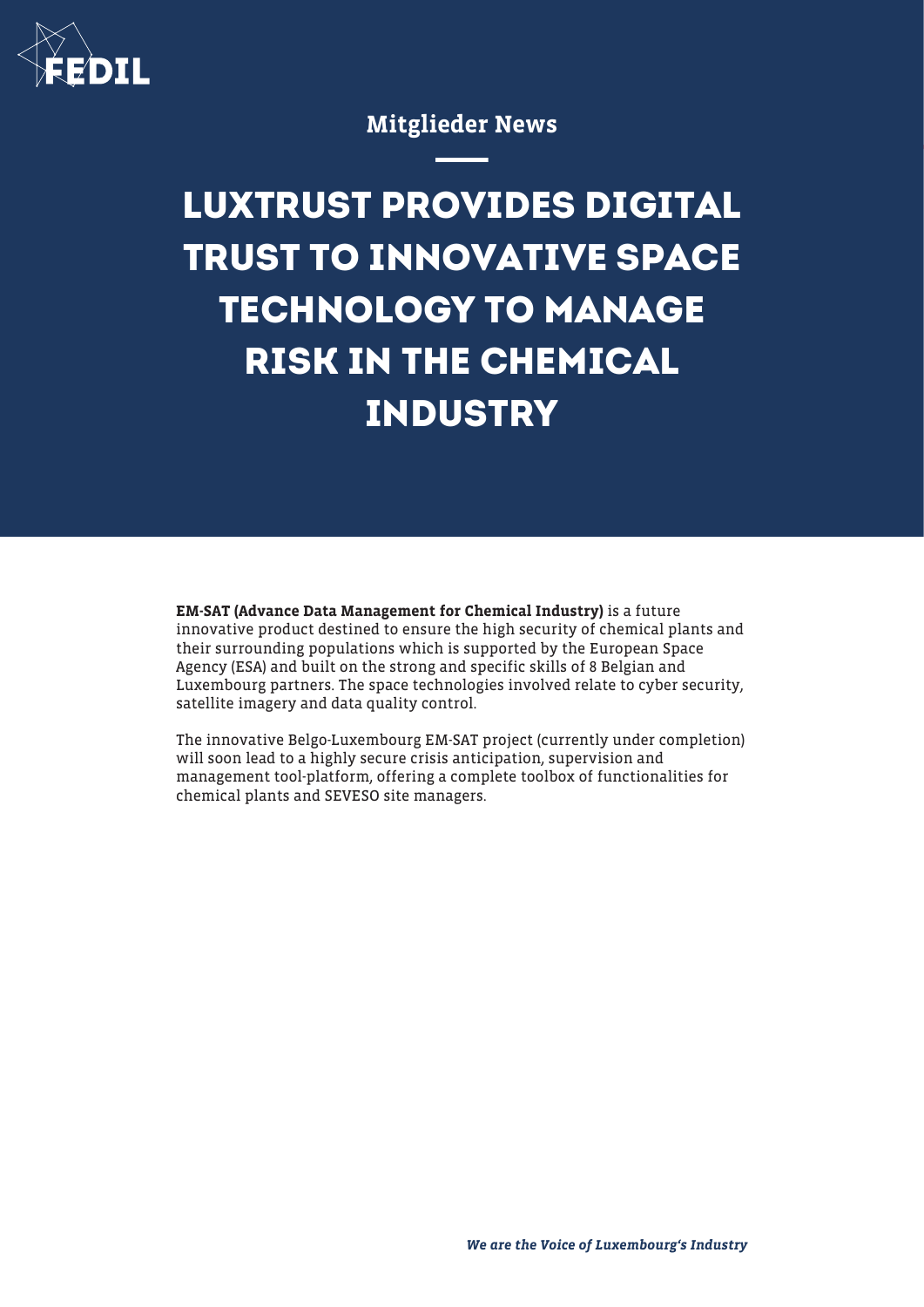

EM-SAT is currently being developed as an innovative product/service directly responding to the safety management needs of the chemical industry and thereby significantly strengthening the safety of the populations which are directly or remotely concerned in a given territory. Belgium and Luxembourg have more than 220 SEVESO (high threshold) chemical industrial sites on their two territories. This important industrial demonstration project was selected by ESA and by both BELSPO (Belgian Federal Science Policy Office/ Space Department) and LSA (Luxembourg Space Agency). The European Space Agency through its ARTES / BASS program (Business Application Space Services, previously known as IAP) is financing 50% of this research, feasibility and demonstration project for a duration of two years.

The Belgo-Luxembourg industrial partnership is composed of 8 private/public companies which have been studying and developing for the past year the complementarities and advantages of each of their services dedicated to the high security of employees and installations. They are:

- IDT (L):3D industrial imaging and provider of the 3D integration software METIS
- LUXTRUST (L): high security for data, people and trusted services, Europe approved
- SPACE4ENVIRONMENT (L): "high definition and interpretation" of satellite imagery
- CREACTION INT Lux (L): transfer of AMALFI, a space data quality control software
- INTECH (L): design and development of digital systems and custom software solutio
- POLYRIS (B): design office for industrial risk prevention and management, spin-off from UMons
- RHEA GROUP (B): engineering office for security solutions in the space field, specialized in cyber security and present with an office on the ESEC site in Redu
- CREACTION INT Belgium (B): design office in industrial creativity and innovation, coordinator of the EM-SAT project.

## The EM-SAT platform is set to become one of the main tools for fulfilling